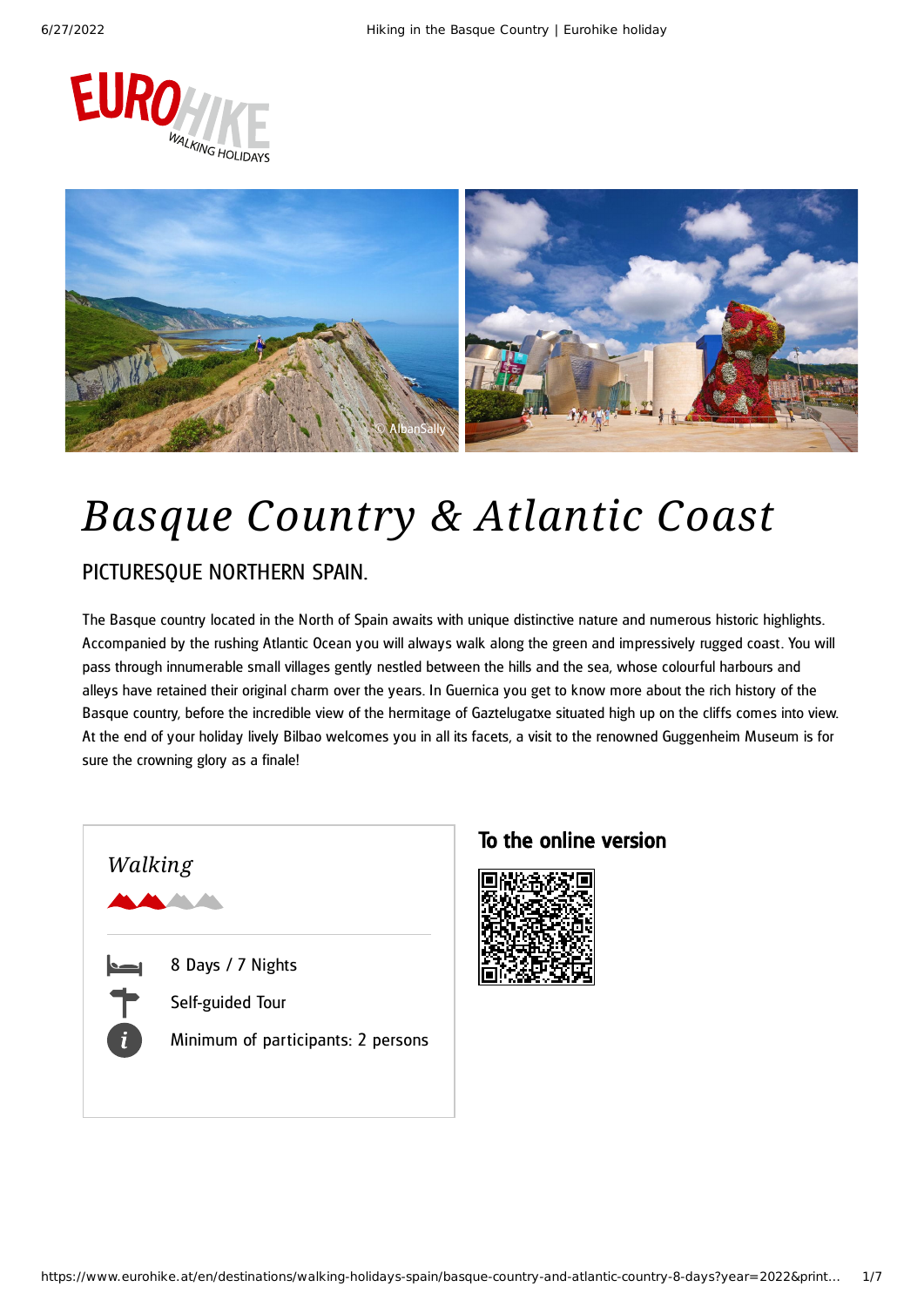DAY 1

DAY  $\overline{\phantom{0}}$ 

# *Itinerary*

## *Arrival in Zumaia*

*[Zumaia](#page-1-0) – Deba*

<span id="page-1-0"></span>An absolute highlight awaits you right at the beginning of your hiking tour: rocks that drop steeply into the sea, covered with lush greenery and always offering magnificent views. On the beaches you can marvel at the jagged rock slabs that reach far into the sea. Again and again you will pass small farms scattered in the otherwise lonely and wild landscape.



<span id="page-1-1"></span>beautiful viewpoint onwards to Ondarroa, where the ascent starts to the hermitage of San Lourenzo situated in the high-lying hamlet of Azterrika. The glistening sea always within sight you finally arrive at the charming fishing harbour of Leikeitio and the island of San Nikolas.

<span id="page-1-2"></span>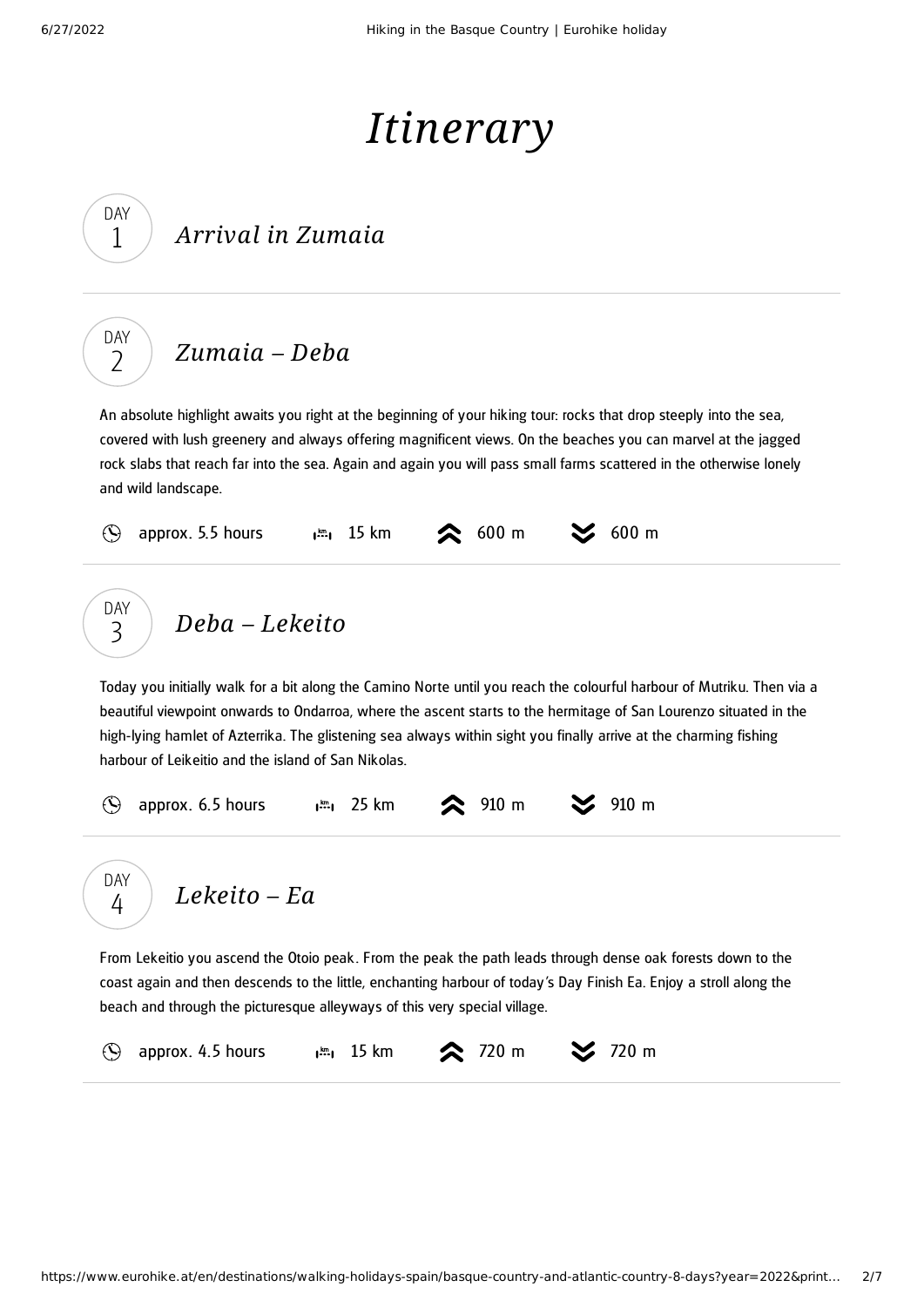<span id="page-2-2"></span><span id="page-2-1"></span><span id="page-2-0"></span>

| DAY<br>$Ea - Elantxobe$<br>5                                                                                                                                                                                                                                                                                                                                                                       |
|----------------------------------------------------------------------------------------------------------------------------------------------------------------------------------------------------------------------------------------------------------------------------------------------------------------------------------------------------------------------------------------------------|
| Gently hilly through the Basque landscape all the way to the harbour of Elantxobe, with its spectacular location<br>perched on a mountainside. During a circular tour you ascend Mount Ogoño, once you reach the top you can enjoy<br>an incredible view onto the rugged cliffs and the sea below. After this you walk back via green slopes to Elantxobe<br>for your overnight stay at the sea.   |
| 520 m<br>590 m<br>12 km<br>$\odot$<br>approx. 4 hours<br>$\mathbf{I}^{\text{km}}$                                                                                                                                                                                                                                                                                                                  |
| DAY<br>Elantxobe - Guernica<br>6                                                                                                                                                                                                                                                                                                                                                                   |
| Through lush oak forests, you climb up to the hermitage of San Pedro de Atxarre, where you will be rewarded with<br>stunning views of the coastal town of Mundaka, Urdabai Bay and the breathtaking cliffs of the Ogoño. Afterwards<br>you will descend to Guernica, a town of historical and cultural importance.                                                                                 |
| $600$ m<br>20 km<br><b>◇ 530 m</b><br>approx. 6 hours<br>$(\blacktriangle)$<br>$\mathbf{I}^{\text{km}}$                                                                                                                                                                                                                                                                                            |
| DAY<br>Guernica - Bilbao<br>7                                                                                                                                                                                                                                                                                                                                                                      |
| In the morning a short train ride to Mundaka and walk to Bermeo. From there you ascend to Burgoa, where a<br>gorgeous panoramic view over the bay and the sea awaits. At the end of your hike your path will lead you to the<br>hermitage of Gaztelugatxe, which is boldly situated on an island in the middle of the sea. After an extensive visit you<br>reach the bustling harbour town Bilbao. |
| 490 m<br>660 m<br>approx. 4 hours<br>$\mathbf{I}^{\text{km}}$ $\mathbf{I}$ 11 km                                                                                                                                                                                                                                                                                                                   |
| <b>DAY</b><br>Departure or extension<br>8                                                                                                                                                                                                                                                                                                                                                          |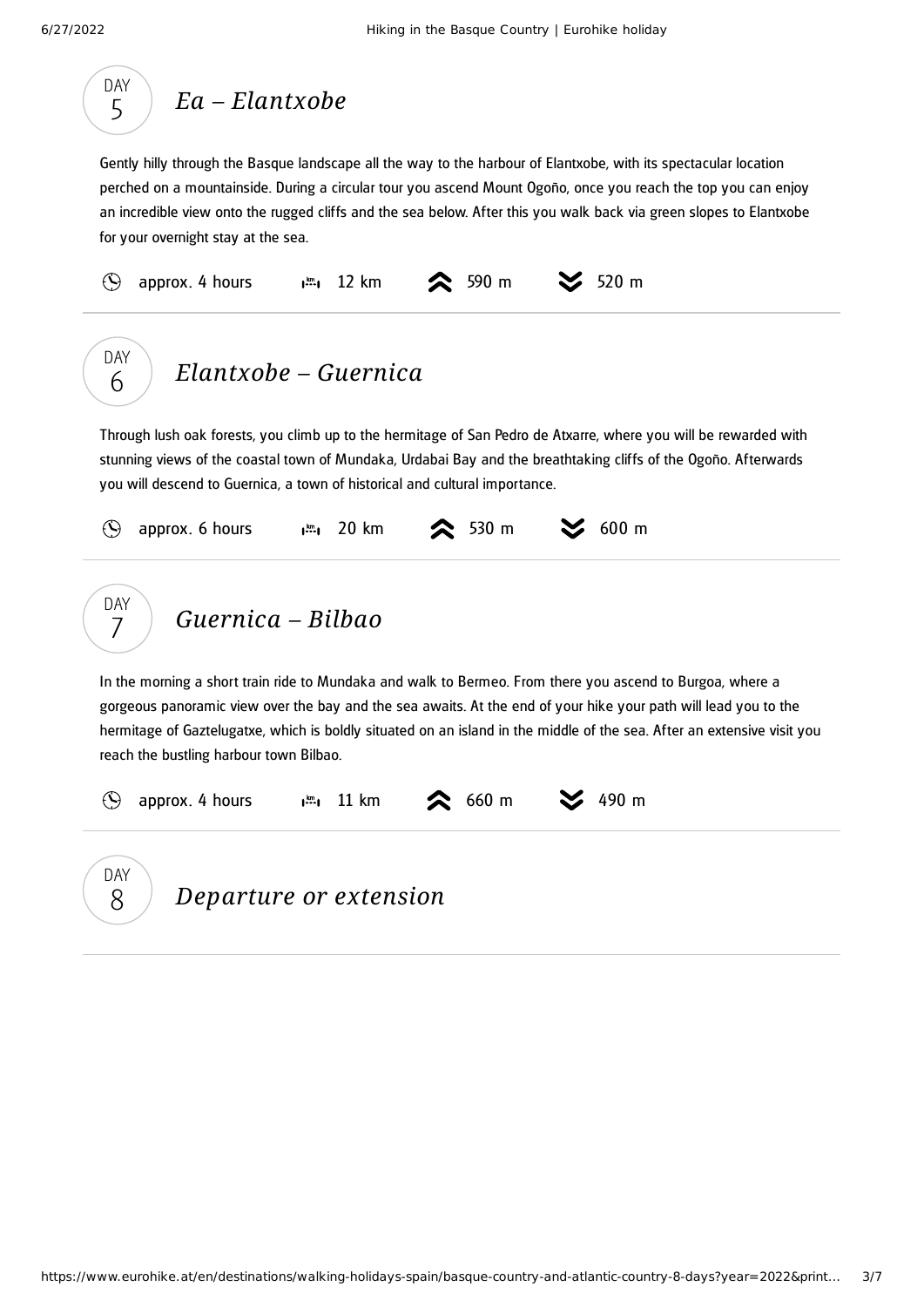# *Characteristics of the route*

Stunning hiking tours along the Basque coastline. Along the cliff coasts in parts we urge you to tread cautiously, a good basic fitness level and surefootedness are enough for the daily tours with maximum walking times of up to 6,5 hours. The slightly longer tours on Day 3 and Day 6 can optionally be cut short by bus or taxi.

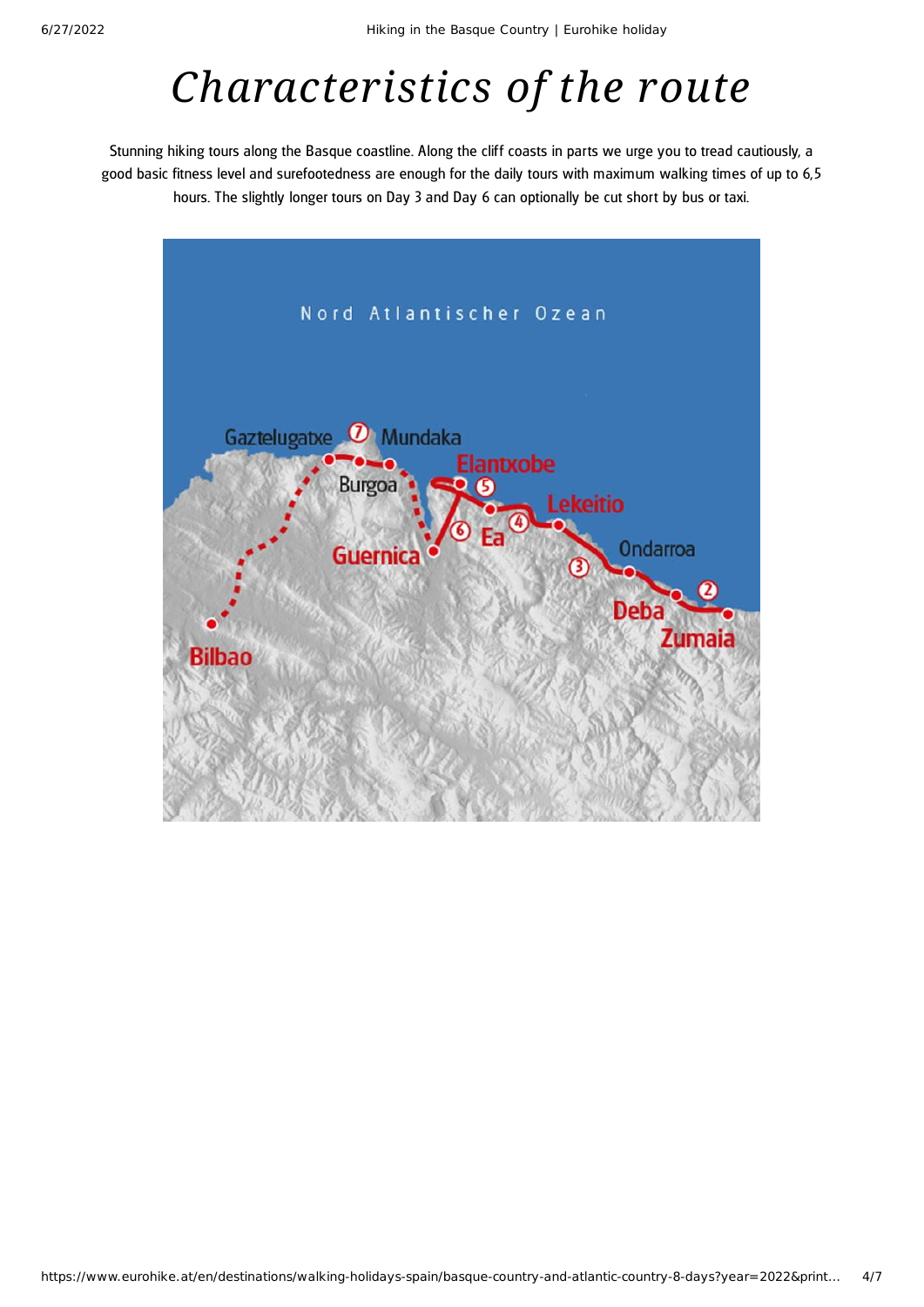## *Prices and events*

### *Place of arrival: Zumaia*

|                                                       | Season 1<br>01.04.2022 - 18.06.2022   14.09.2022 - 15.11.2022  <br>Arrival daily | Season 2<br>19.06.2022 - 13.09.2022  <br>Arrival daily |  |  |
|-------------------------------------------------------|----------------------------------------------------------------------------------|--------------------------------------------------------|--|--|
| Basque Country & Atlantic Coast, 8 days, ES-BAWZB-08X |                                                                                  |                                                        |  |  |
| Base price                                            | 869.00                                                                           | 959.00                                                 |  |  |
| Surcharge single traveler                             | 149.00                                                                           | 149.00                                                 |  |  |
| Surcharge single room                                 | 28900                                                                            | 329.00                                                 |  |  |

Category: 2\*\*- and 3\*\*\*-hotels and 1x bb

# *Additional nights*

### *Place of arrival: Zumaia*

|                       | Season 1<br>Apr 1, 2022 - Jun 18, 2022   Sep 14, 2022 - Nov 15, 2022  <br>Arrival daily | <b>Season 2</b><br>Jun 19, 2022 - Sep 13, 2022  <br>Arrival daily |
|-----------------------|-----------------------------------------------------------------------------------------|-------------------------------------------------------------------|
| Zumaia                |                                                                                         |                                                                   |
| Double room p. P.     | 85.00                                                                                   | 99.00                                                             |
| Surcharge single room | 29.00                                                                                   | 29.00                                                             |
| <b>Bilbao</b>         |                                                                                         |                                                                   |
| Double room p. P.     | 75.00                                                                                   | 79.00                                                             |
| Surcharge single room | 39.00                                                                                   | 39.00                                                             |

Prices per person in EUR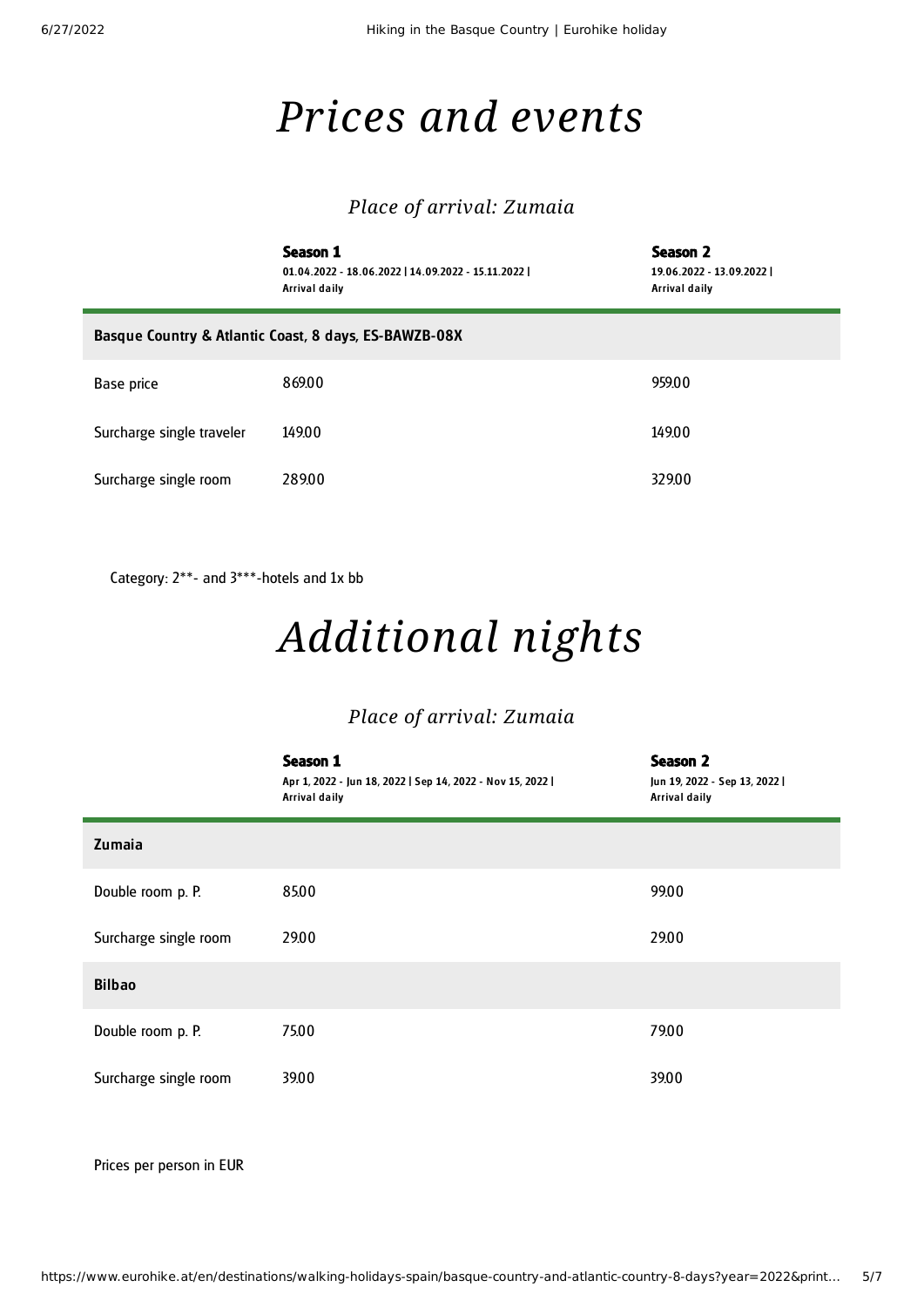## *Services and infos*

### **Services**

#### Included:

- Accommodation as already mentioned
- Breakfast
- 6 evening meal (not in Bilbao)
- Luggage transfer (1 piece of luggage per person)
- 1 Transfer Gaztelugatxe Bilbao
- Carefully elaborated route description
- Detailed travel and tour documents 1x per room (German, English)
- GPS-data available
- Service hotline

### Infos

#### Arrival / Parking / Departure:

- Bilbao airport. From there by train to Zumaia in  $\bullet$ approx. 2 hours ([www.euskotren.es\)](https://www.euskotren.eus/en).
- Parking: there is a limited number of paid hotel parking spaces. Public parking spaces free of charge near the hotel, no reservation possible.
- Return journey by train from Bilbao to Zumaia in approx. 2 hours.

#### Optional extras:

Transfer from Bilbao centre/airport to Zumaia (up  $\bullet$ to 4 people), price per ride EUR 190. Reservation required, payable in advance.

#### Things to note:

- Tourist tax, if due, is not included in the price  $\bullet$
- Train ride Guernica Mundaka, approx. EUR 2 per  $\bullet$ person
- Further important information according to the  $\bullet$ package travel law can be found [here](https://www.eurohike.at/en/travel-information/before-the-tour/pci)!